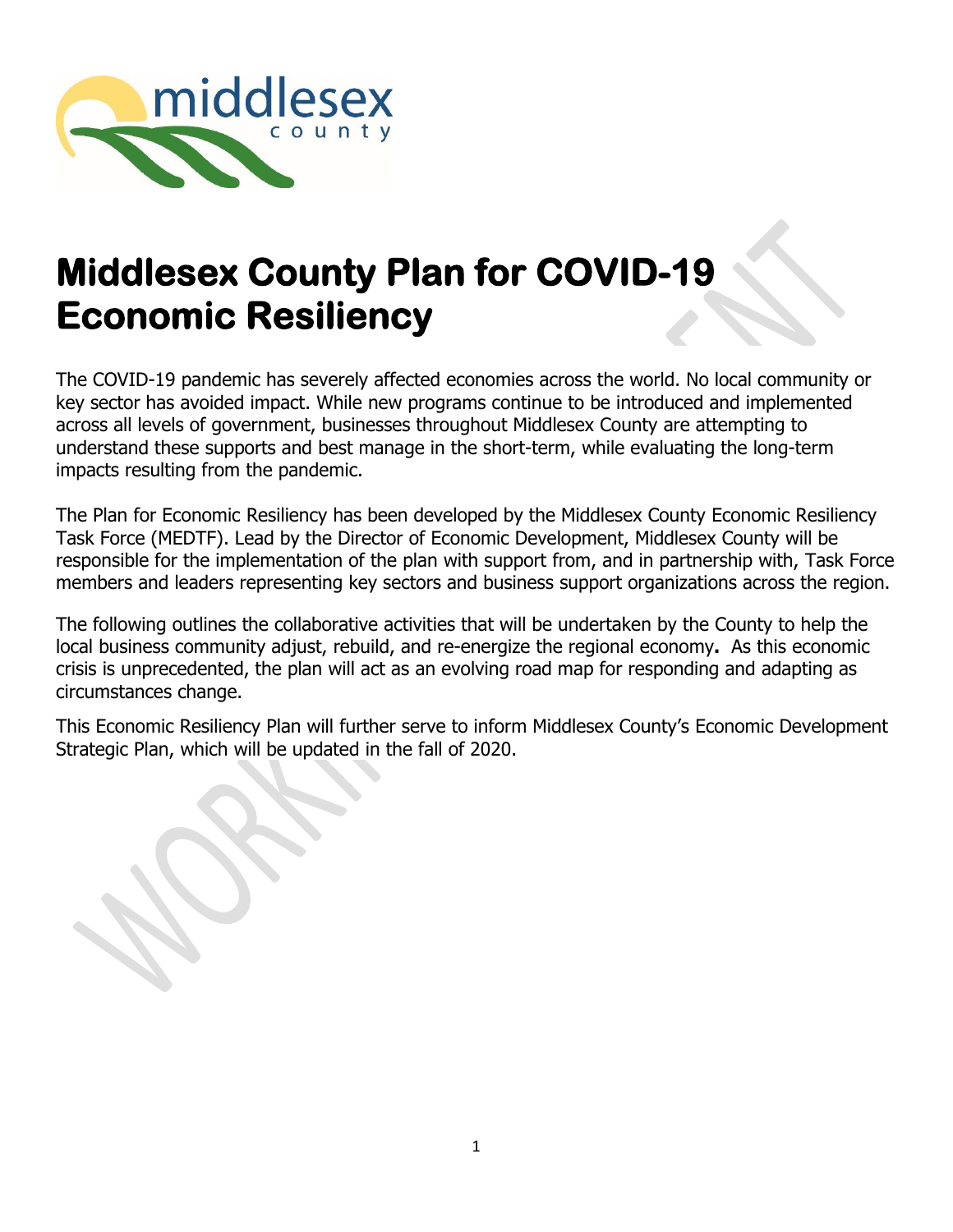# **Phase 1: Immediate Response**

In concert with the Province of Ontario, Phase One of the Economic Resiliency Plan is focused on protecting the community and informing local business. Concentration will be on the health and wellbeing of our community by committing to follow the recommendations of public health officials.

Furthermore, this Phase will help identify the immediate needs, threats and opportunities of local business, in order to identify ways to support them through this closure period so that they may reopen when it is appropriate to do so. Phase One will therefore, remain in effect until the Declaration of Emergency has been lifted.

# **Action: Create and Continually Update Repository of Business Supports**

### **Status: Ongoing**

A repository of business supports offered by all levels of government will be created immediately following the Declaration of Emergency. This repository will be updated, for the benefit of the local business community, as often as new program information becomes available.

Link to [Middlesex County COVID-19 Business Resources & Supports](https://investinmiddlesex.ca/covid-19-business-resources-and-supports)

# **Action: Launch a Collective COVID-19 Website**

### **Status: Complete**

A comprehensive website offering information related to lower tier municipal supports, community services, business resources, and health updates during the COVID-19 pandemic will be established to act as a collective resource for Middlesex County residents and investors.

Link to the Middlesex County [COVID-19](https://www.middlesex.ca/covid19) Webpage

# **Action: Formation of Middlesex County Economic Resiliency Task Force**

### **Status: Completed**

Lead by the Director of Economic Development and presiding Warden, a task force of members representing key sectors and organizations supporting business in the County, will be formed as a response to the pandemic. The Task Force will remain in place throughout the phases of this plan.

Link to the [Middlesex County Economic Resiliency Task Force Terms of Reference](https://www.middlesex.ca/sites/default/files/u454/TERMS%20OF%20REFERENCE%20FOR%20THE%20ECONOMIC%20RESILIENCY%20TASK%20FORCE-%20FINAL.pdf) unanimously approved by County Council on April 14, 2020.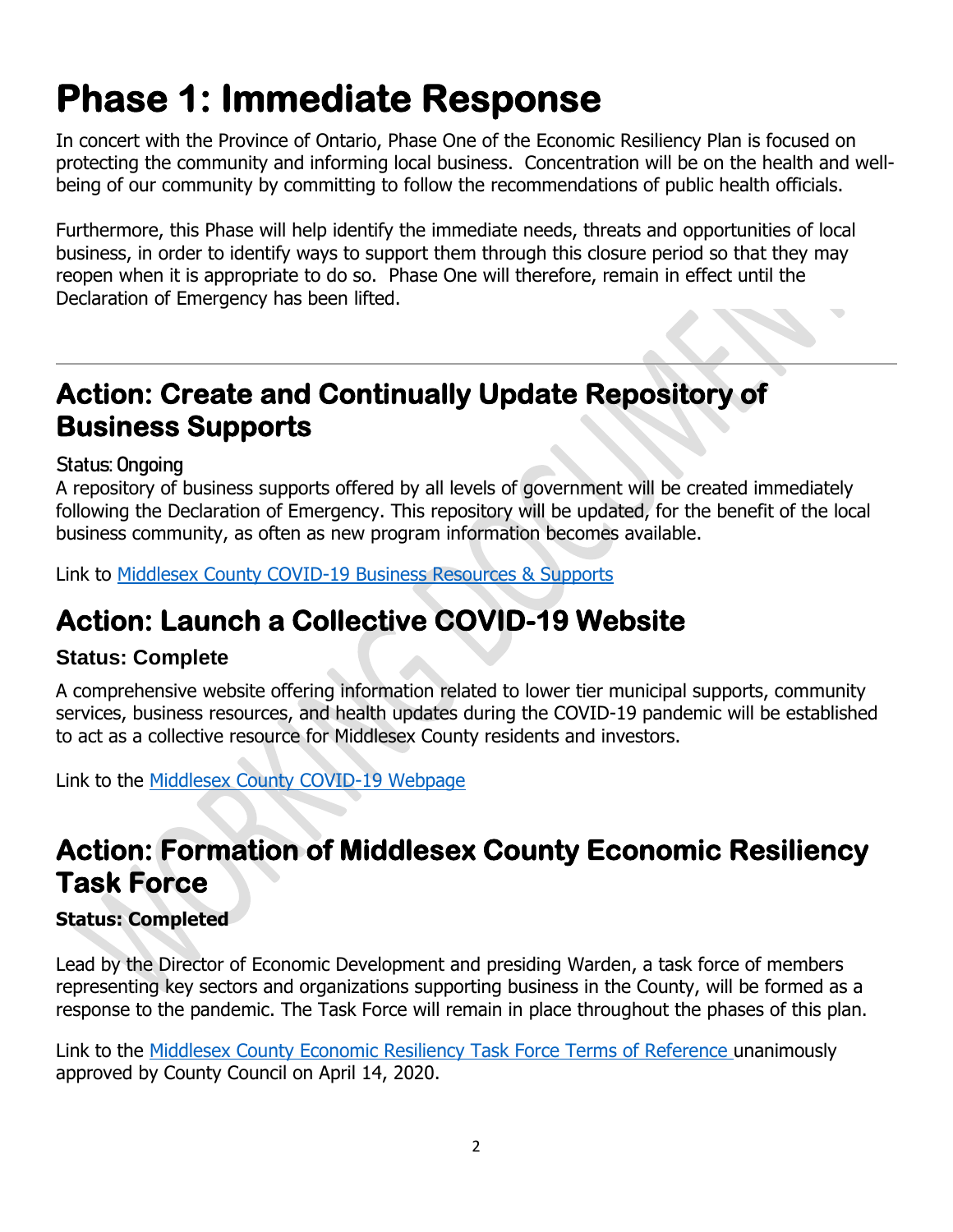## **Action: Create and Promote Business Support Campaigns**

#### **Status: Ongoing**

Acting as both the Destination Marketing Organization and the Department of Economic Development for the region, Middlesex County under it's Visit Middlesex and Invest in Middlesex brands will create and invest in local campaigns and contests including #Middlesex Strong, #VisitList, and Dine Local to encourage local buying during the COVID-19 pandemic.

Link to [Visit Middlesex](https://www.visitmiddlesex.ca/social-feed) and [Invest in Middlesex](https://www.investinmiddlesex.ca/social-feed) social media campaigns and [Dine Local Map.](https://www.visitmiddlesex.ca/dine/support-local)

### **Action: Survey Businesses Across Sectors and Municipalities**

#### **Status: Completed**

In order to identify challenges and opportunities to support local business, COVID-19 Business Impact Surveys will be disseminated by the Middlesex County Department of Economic Development.

To this end, a Phase One Survey was launched in March 2020. A Phase Two Survey was launched one month later, concluding on May 1, 2020.

## **Action: Report Challenges and Opportunities to all Levels of Government**

#### **Status: Completed**

Results of the Middlesex County Phase One and Phase Two COVID-19 Business Impact Surveys will be compiled and presented as Summary Reports and disseminated to all respondents, Middlesex County Council, as well as all local Members of Provincial and Federal Parliament.

In addition, local survey results will be combined with those of other municipalities in Western Ontario and disseminated by way of a collective report on Business Impacts throughout the region.

Link to [Phase One Middlesex County COVID-19 Business Impact Results Summary Report.](https://www.investinmiddlesex.ca/sites/default/files/editor_images/Phase%20One%20Middlesex%20County%20COVID19%20Business%20Impact%20Survey%20Report.pdf) Link to [Phase Two Middlesex County COVID-19 Business Impact Results Summary Report.](https://www.investinmiddlesex.ca/sites/default/files/editor_images/Phase%202%20COVID-19%20Business%20Survey%20Analysis.pdf) Link to [Phase One Western Ontario Warden's Caucus COVID](https://wowc.ca/sites/default/files/inline-files/WOWC%20Impacts%20of%20COVID-19%20Pandemic%20on%20Businesses%20Report%20FINAL.pdf)-19 Business Impact Summary Report. Link to Phase Two Western Ontario Warden's Caucus COVID[-19 Business Impact Summary Report.](https://wowc.ca/node/48)

### **Action: Participate in Regular Calls/Initiatives with Key Industry Associations**

**Status: Ongoing**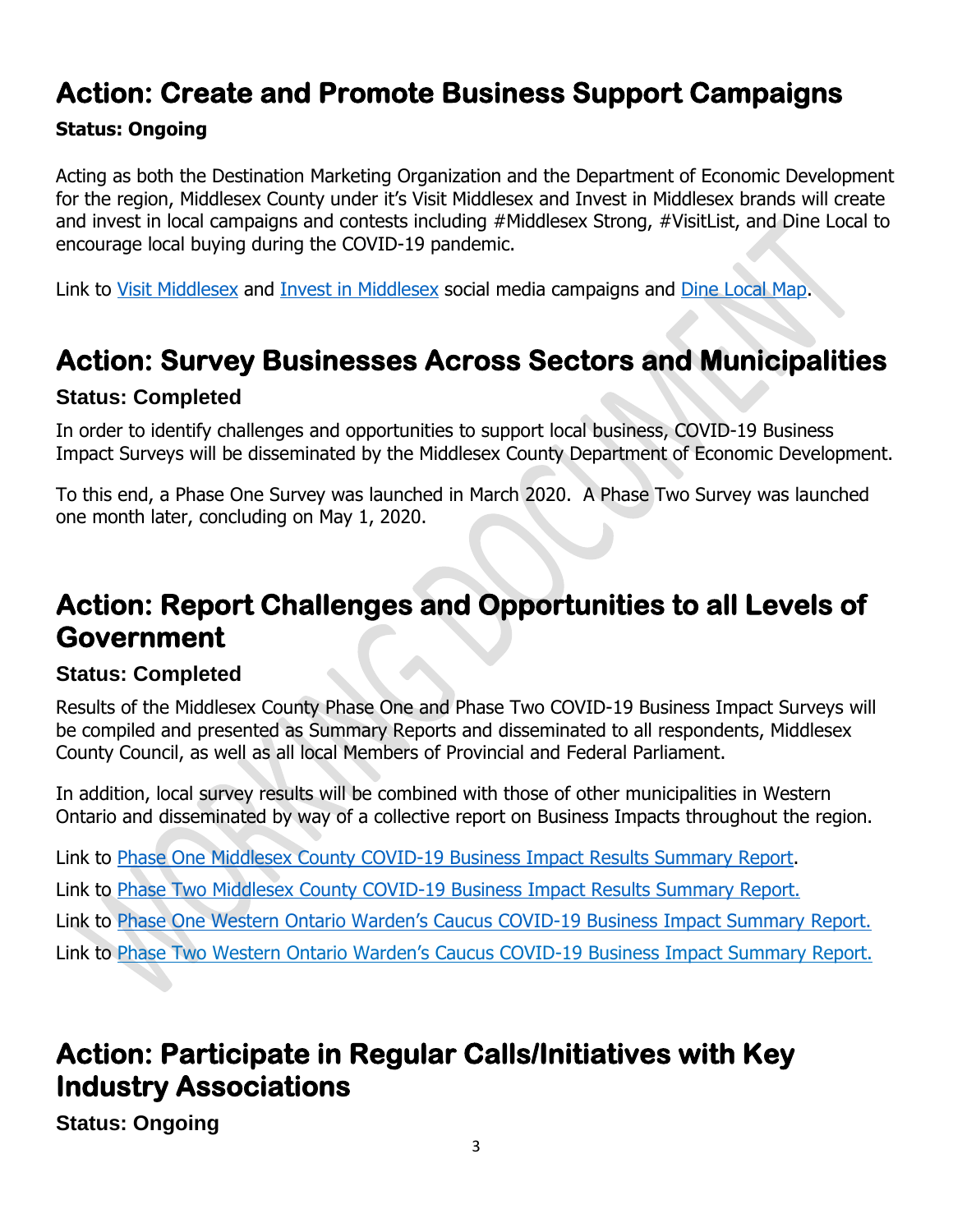Co-Chairs and members of the MERTF will participate in regular calls and initiatives with key industry associations and political leaders to collect up-to-date information to share with local industry and to elevate local concerns to champion efforts aimed at creating meaningful recovery support programs.

# **Action: Support Workforce Development**

#### **Status: Ongoing**

The MEDTF will continue to monitor, inform and support the efforts of the Middlesex Workforce Development Partnership in implementing its Strategic Plan for 2020 in the wake of COVID-19.

Link to the [Middlesex Workforce Development Partnership Strategic Implementation Plan for](https://www.investinmiddlesex.ca/sites/default/files/editor_images/MWDP%202018%20to%202020%20Strategic%20Plan%20-%202020%20Work%20Plan%20-%20FINAL.pdf) 2020

# **Action: Research & Study Recovery Response Plans; Identify Best Practices**

### **Status: Ongoing**

Members of the MEDTF will seek out best practices garnered from similar disasters experienced around the world. The goal of this action is to identify transferable practices that can inform plans for supporting the resiliency of the Middlesex County economy.

## **Action: Local Media and Public Communications**

### **Status: Ongoing**

Co-Chairs of the MEDTF will maintain communication with local media and utilize the expertise of Middlesex County's communications team to deliver clear and consistent messaging to, and in support of, area businesses.

### **Action: Work with Local and Regional Partners to Host and Share Online Networking Opportunities and Webinars on Topics Relevant to Managing COVID-19**

### **Status: Ongoing**

Working together with local and regional business organizations, the MEDTF will promote and/or host online networking sessions and webinars on topics relevant to managing COVID-19 with input from the business community.

Link to upcoming [webinars](https://www.facebook.com/investinmiddlesex)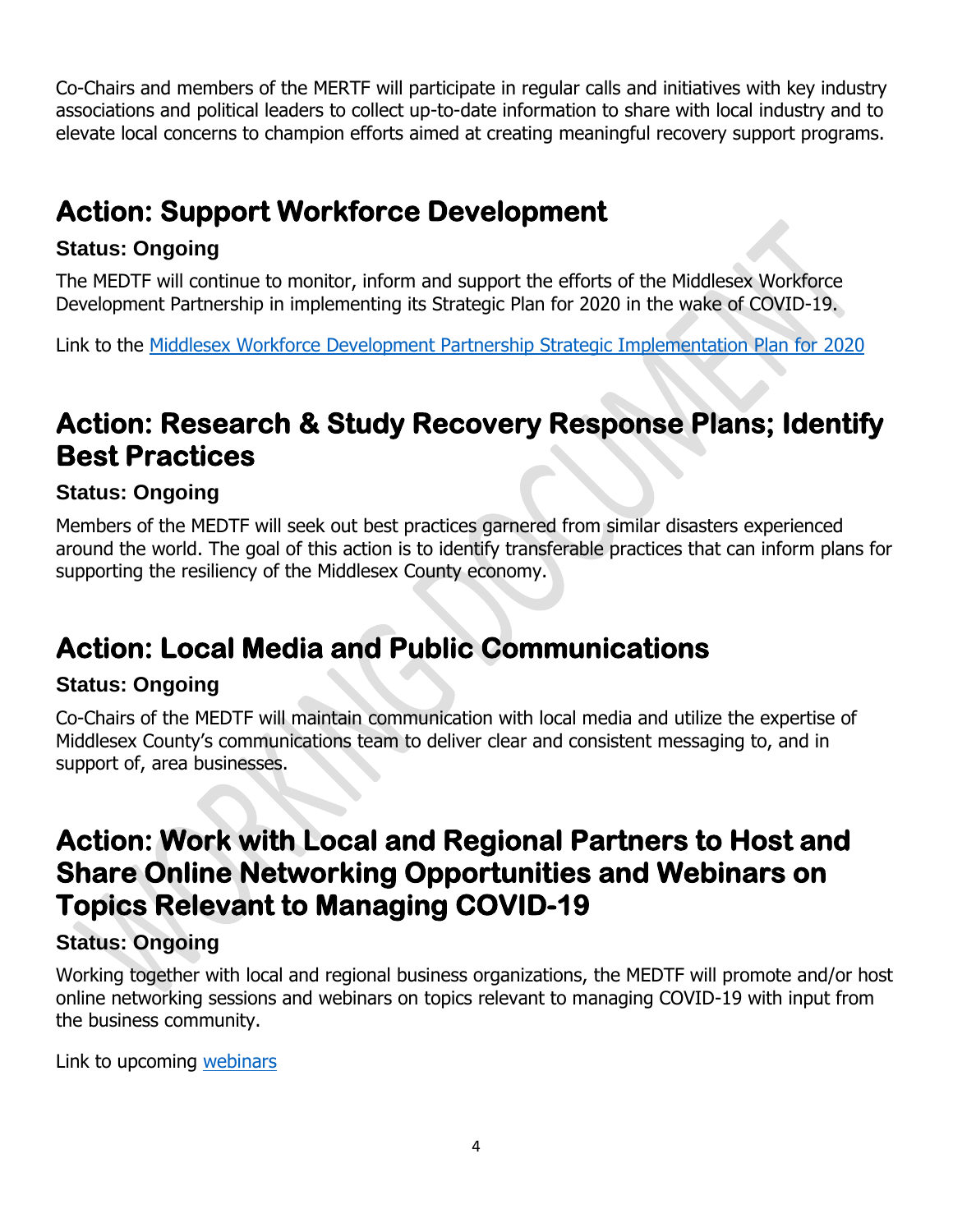# **Phase 2: Re-opening and Retention**

Phase Two of the Economic Resiliency Plan focuses on a watchful and staggered approach to Ontario relaxing its emergency measures and reopening the economy. In this phase, public health and workplace safety will remain a top priority, while balancing the needs of our business community.

The key business focus will be on stabilizing the local economy through retention – putting effort towards supporting local businesses as they re-open, and maintain operations during this time.

### **Action: Share Re-opening Guidelines and Protocols for Business Permitted to Re-open**

#### **Status: In Progress**

Share re-opening guidelines, programs and protocols, as they are announced, with local businesses through the Department of Economic Development's established communication channels.

Link to [Invest in Middlesex Newsfeed](https://www.investinmiddlesex.ca/social-feed) for the latest in re-opening announcements.

## **Action: Develop and Share Sector Specific Best Practices**

#### **Status: Ongoing**

Serving as the Destination Marketing Organization for Middlesex County, develop and disseminate Experiential Tourism in a virtual format to showcase industry best practices and encourage niche tourism opportunities.

Identify and include protocols and plans used by industry for working through and/or reopening following the pandemic.

Access to the Middlesex Experiential Tourism Toolkit can be requested at [info@visitmiddlesex.ca](mailto:info@visitmiddlesex.ca)

Identified best practices and protocols linked to [Middlesex County Business Resources and Supports.](https://investinmiddlesex.ca/covid-19-business-resources-and-supports)

## **Action: Update All Government Levels on Continued Activities of the Economic Resiliency Task Force**

#### **Status: Ongoing**

The Middlesex County Economic Resiliency Task Force meets on a regular basis in order to report on and share the impacts that COVID-19 is having on local business. Minutes of these minutes are being shared publicly and directly with Middlesex County Council, and Members of both Provincial and Federal Parliament, upon approval by the Members of the Task Force.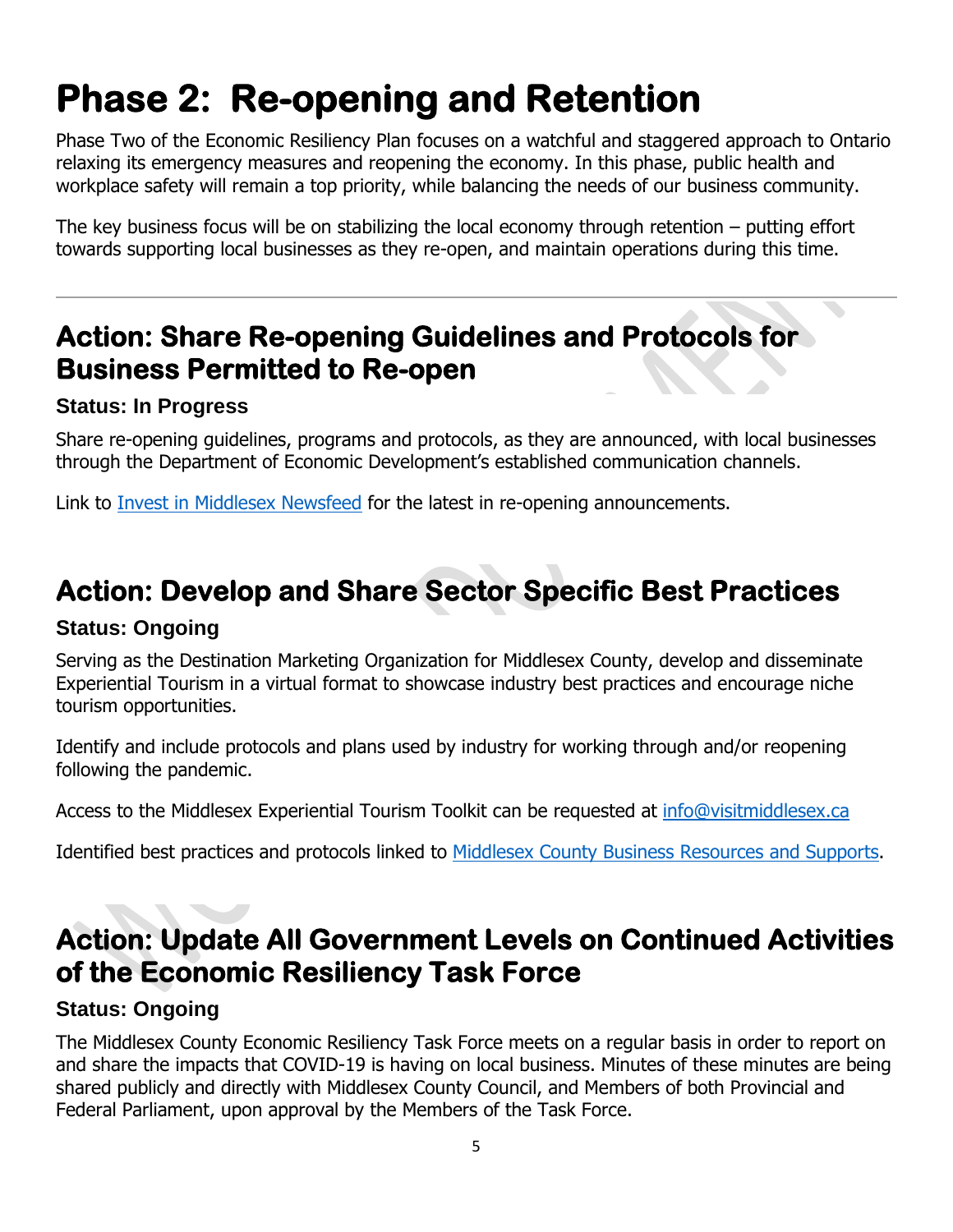# **Action: Work with Sector Partners to Understand and Address Local Workforce Impacts**

### **Status: Ongoing**

Middlesex County will consult, support and work together with employment service providers and key stakeholders to identify and create programming that respond directly to local workforce impacts.

Link to the [Elgin Middlesex Oxford Workforce Development Board Report on Worker Impacts](https://datastudio.google.com/u/0/reporting/ff9a604d-5b6b-436c-a893-0164eae348bc/page/ng76)

## **Action: Work with Local and Regional Stakeholders to Champion and Support Internet Infrastructure Installations and Enhancements**

### **Progress: Ongoing**

Middlesex County will continue to identify and champion high-speed internet installations and enhancements where needed. Furthermore, Middlesex County will consult, support and work together with internet service providers and key sector stakeholders to secure funding and agreements to see these projects take place.

### **Action: Identify Necessary Adjustments to Economic Development Strategic Plan and Reallocate Resources to Implement Changes**

### **Status: Pending (Fall 2020)**

As part of the Economic Development Strategic Plan process scheduled for Fall 2020, review, design and implement programs that will provide valuable insight into the County's business community following COVID-19 including:

- an inventory of businesses
- up-to-date workforce data
- the stability of key sectors
- the entrepreneurial appetite of business owners in Middlesex County
- available properties and opportunities for existing businesses to relocate and/or expand
- communication channels to best share information with local businesses
- opportunities for new investment

Link to the [2014-2019 Middlesex County Economic Development Strategic Plan Summary](https://www.investinmiddlesex.ca/sites/default/files/Ec_Dev_Strat_Plan_Summary.pdf)